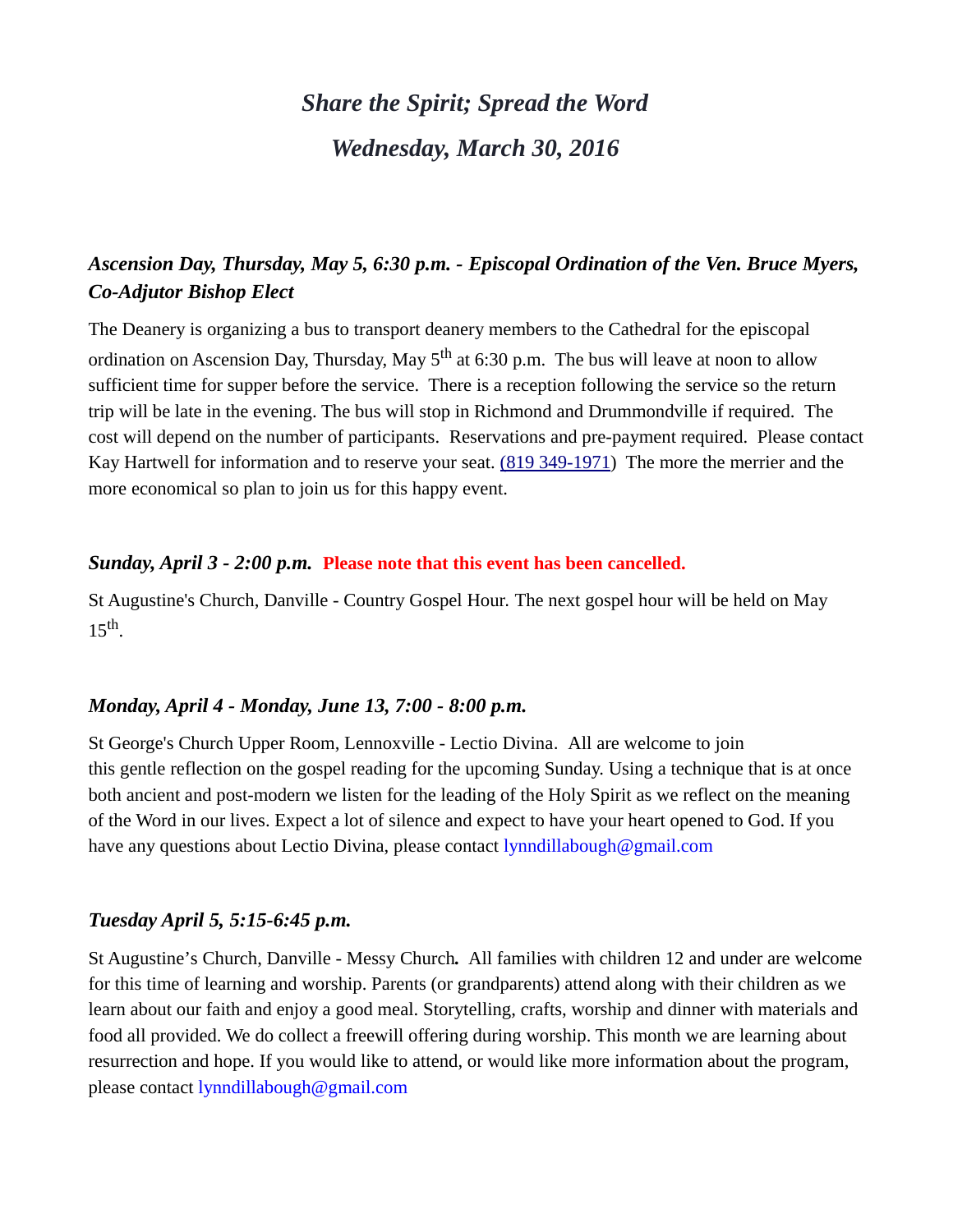## *Wednesday, April 6, 5:15-6:45 p.m.*

*St Paul's, Bury - Messy Church.* All families with children 12 and under are welcome for this time of learning and worship. Parents (or grandparents) attend along with their children as we learn about our faith and enjoy a good meal. Storytelling, crafts, worship and dinner with materials and food all provided. We do collect a freewill offering during worship. This month we are learning about resurrection and hope. If you would like to attend, or would like more information about the program, please contact [lynndillabough@gmail.com](https://webmail.ubishops.ca/owa/redir.aspx?SURL=9a57gD4r7ZWSjW6IDhyUWbYalWZgi5J55h8s7EFsnjYWbEchuELTCG0AYQBpAGwAdABvADoAbAB5AG4AbgBkAGkAbABsAGEAYgBvAHUAZwBoAEAAZwBtAGEAaQBsAC4AYwBvAG0A&URL=mailto%3Alynndillabough@gmail.com)

#### *Saturday, April 9, 1:00 – 5:00 p.m.*

Opening to the Spirit Afternoon Writing Retreat at St Paul's United Church in Magog. Magog: All are welcome to join the authors of the weekly Opening to the Spirit column (Fridays in the Sherbrooke Record) for an afternoon of writing and sharing. Voluntary \$10 donation to cover the cost of a journal and refreshments. Please contact [lynndillabough@gmail.com](https://webmail.ubishops.ca/owa/redir.aspx?SURL=0TDUtmhxNBR-zF--M-US9RkmIL7_pc2nQV-AGspegafVnrL4zk3TCG0AYQBpAGwAdABvADoAbAB5AG4AbgBkAGkAbABsAGEAYgBvAHUAZwBoAEAAZwBtAGEAaQBsAC4AYwBvAG0A&URL=mailto%3Alynndillabough@gmail.com) for more information and to register.

#### *Sunday, April 10, 3:00 p.m.*

St Mark's Chapel, Bishop's University – Les Amis de l'Orgue de l'Estrie. is holding an concert with organists Leslie Young and Jean-Yves Saint-Pierre who will play a program including works by Liederbuch, Bonelli, Gabrieli, Pasquini and Bach. Tickets are available at the door. Regular admission 10\$. Parking is free on the campus on Sunday.

#### *Tuesday, April 12, 11:00 a.m.*

Christ Church, Eustis – The church which was moved to the Quebec Lodge property will be deconsecrated by the Archdeacon. Everyone is welcome.

#### *Saturday, April 16, 8 a.m. – Noon*

St Anne's Church, Richmond – Spring Rummage Sale, 8 am \$3.00 bag sale / 10 am \$5.00 box sale.

#### *Saturday, April 23, 9:30 a.m. – 3:30 p.m.*

Lennoxville – "The Skills of Healing: Caring for Yourself and Others. Pastoral Ministry Workshop, hosted by the Deanery Pastoral Ministry Team. This workshop is for anyone who wants to develop greater skills of caring. Caregivers may wish to attend just for the afternoon which is about caring for yourself. See the attached poster for more information. Please contact Canon Lynn Dillabough to register at [lynndillabough@gmail.com](https://webmail.ubishops.ca/owa/redir.aspx?SURL=hdjYUT7WCUNYqFZijozknMHWJ3aRy6vsqTzrilp56ZtP3_2s-BXTCG0AYQBpAGwAdABvADoAbAB5AG4AbgBkAGkAbABsAGEAYgBvAHUAZwBoAEAAZwBtAGEAaQBsAC4AYwBvAG0A&URL=mailto%3Alynndillabough@gmail.com)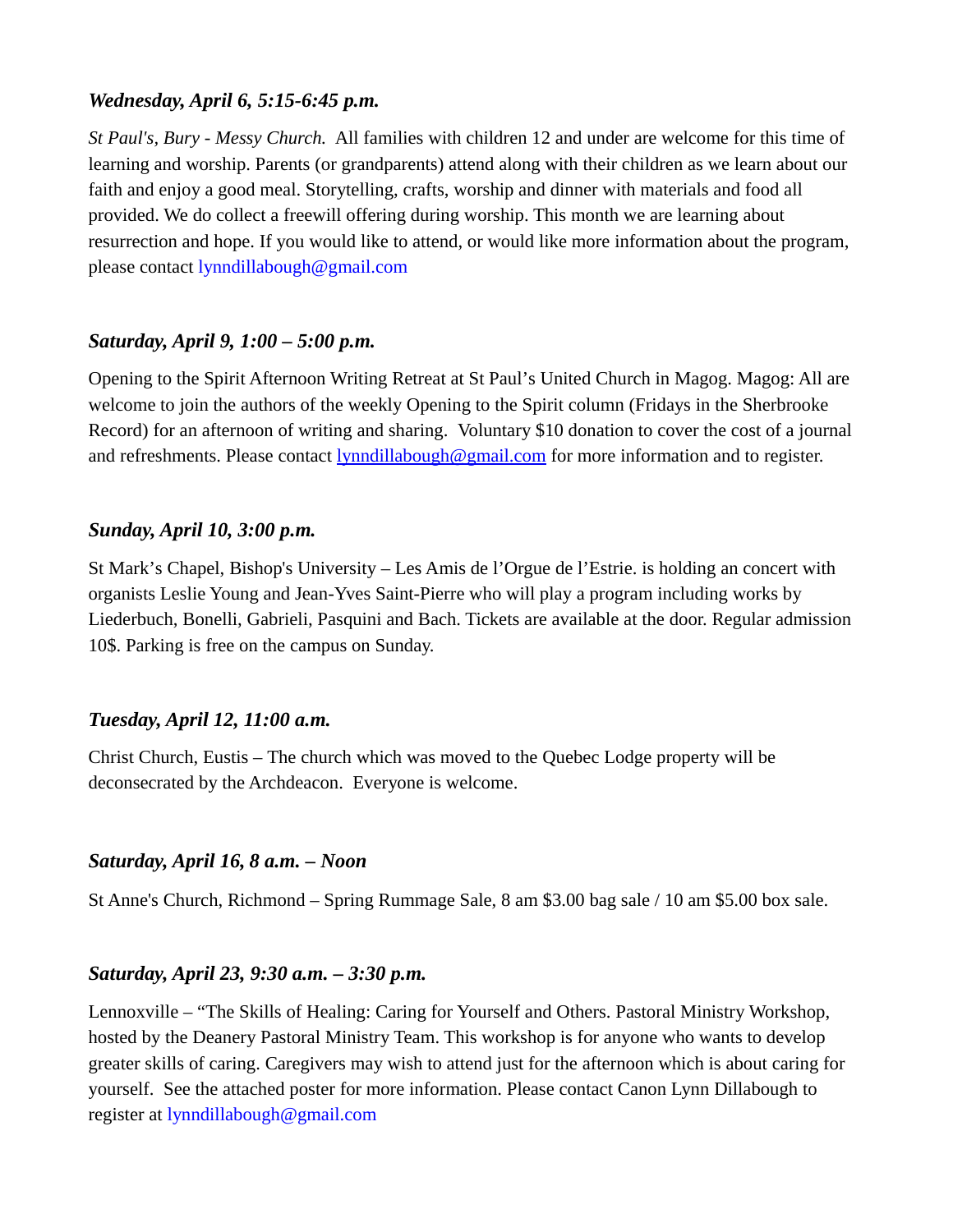## *Saturday, May 7, 8 a.m. – 2 p.m.*

Bishop's University - The BU/CRC Refugee Student Sponsorship Committee will be holding their annual large Garage Sale on Saturday, May 7 from 8 am to 2 pm in the Bishop's University W.B. Scott arena (old arena). Donations will be gratefully accepted from April 4, 2016 until May 4, 2016 and can be dropped off at the arena lobby from 8 am to 8 pm (including Saturday and Sunday). Please note we cannot accept tires, mattresses, TVs and very old computer monitors. Thank you very much for your donations, and we hope to see you at the sale on May 7, 2016. For further information please contact Heather Thomson at 819-822-9600 ext. 2718 or [hthomson@ubishops.ca](https://webmail.ubishops.ca/owa/redir.aspx?REF=FLnmocQHos1aSS6_izloWzXz-vn948huD0NonW8iwmC1KgSOCljTCAFtYWlsdG86aHRob21zb25AdWJpc2hvcHMuY2E.)

#### *Monthly Services of Holy Eucharist in Senior Residences*

Third Wednesday of the month at the Wales Home, Richmond, 10:00 a.m. The Rev. Canon Fred Richardson celebrating, Ann Clark, pianist. Third Friday of the month at the Grace Village, 10:00 a.m. The Rev. Canon Fred Richardson celebrating assisted by Lorna Gordon, Sandra Gallichon, pianist. All are invited to attend.

## *Confirmation Class*

St John's Church, Waterville - Confirmation classes to begin at St. John's, Waterville. All who are interested please contact the Rev. Ruth Charleau ASAP so that she can plan the starting date and get material for everyone. 12 years old and up.

#### *Wednesday Evenings until March 30, 6:00 – 8:00 p.m.*

St George's Church, Lennoxville - The Nicene Creed: What Does the Church REALLY Believe? A six week course on the Nicene Creed led by the Archdeacon will be held on the Wednesday Evenings in Lent. This course is particularly suitable for those of mature years considering preparation for the Sacrament of Confirmation. It is also suitable for those interested in the theology and philosophy of foundational Christian thought. Participants need not be Christians but it is for all those who are interested in what the Church REALLY believes as opposed to what most people THINK it believes. Conversation will take part over a Lenten soup supper. A sung service of compline to follow.

#### *Education for Ministry - Year One: September 2016 until June 2017*

Beginning in September, there will be an opportunity for new participants from the deanery to begin the Education for Ministry program. Now is the time to start thinking about this. EfM is a four-year program of theological education for lay people. The commitment is high, but the rewards are many as